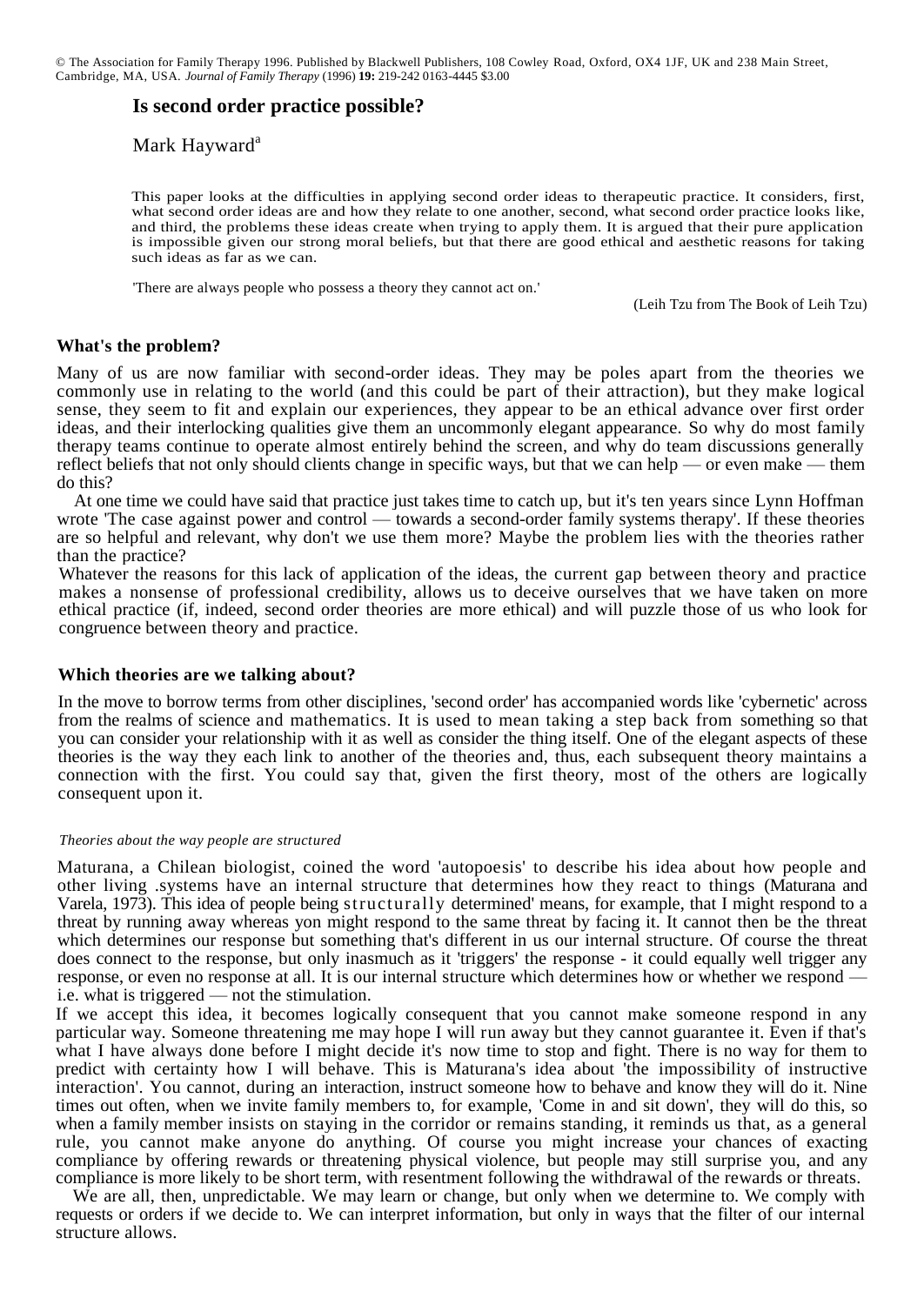#### *Theories about how this structure affects our relationships*

If this begins to sound as if family therapists' preoccupation with interactions is misguided, Maturana's ideas about 'structural coupling' do support our notions of connection, context and fit (Leyland, 1988). Being informationally closed does not mean we are unaffected by other people or our environment, and structural coupling describes how this happens. People, Maturana says, have complex interactions with each other and, while we can only trigger each other to respond in the ways our internal structures allow, each triggering causes our structure to adapt and learn so that a subsequent identical triggering might cause something quite different to happen.

In a relationship — i.e. a structural coupling — the ways in which people trigger each other and what becomes triggered are determined by their different internal structures. As we interact with each other and the environment, our lives become a continuous stream of structural couplings, each one liable to leave its mark on our internal structure. Not only is this inevitable, but our social and physical survival depends on our abilities to couple with others so that we can have relationships, purchase food, organize shelter and so on.

If we only perceive things through the filter of our internal structure, and the effects of our couplings on that structure are unpredictable, then the idea of objectivity — of being able to perceive something without it being filtered, seeing it as it really is — becomes suspect. If you and I both look at a family through sun-glasses (a kind of filter), we might agree that, in general, they look darkened, although different tints will give us different perspectives. If we remove them we might agree that they look brighter, but you might sec a close supportive family where I see enmeshment and dependent symbiotic relationships, or you might see protection where I see interference. Clearly neither view is 'objective' (although your view is likely to be more facilitative).

If we decide not to use the word 'objective' because we realize how the perceptive senses of our structure alters all information, then everything becomes subjective. (Of course, once everything is subjective then this word also becomes meaningless.)

'Reality' (a word we use to fortify our subjective view of the world) thus becomes a subjective description that is agreed upon by enough people to be a useful social shorthand. We cannot know how well our realities reflect 'reality out there' - if indeed there is one - which we also cannot know.

Next, we should examine the notion that we can just observe - with its implications of objectivity - anyone with whom we have a relationship. Any observation comes as a result of a structural coupling which is liable (in unpredictable ways) to change both our structure and the structure of what we are observing. We are, then, watching as participants of the interaction - from inside it - not as observers from outside it. As we have to be structurally coupled to family members to engage therapeutically with them we are likely to be affecting them and affected by them. Even the one-way screen can only offer a different perspective - it cannot prevent this mutual influence.

Another area affected by the theory of structural determinism is that of power or control. If our behaviour is determined by our internal structure, it cannot therefore be reliably predicted or brought about by another- it is beyond another person's ability to control us. Of course, the better we know someone, the more skilled we become at coupling with them in ways that are likely to cause them to decide to co-operate. But being fairly skilled at securing a hug from your partner when you want one is only comparable with securing a handshake from a client. Expecting family members to undertake a task when you ask them may be more akin to expecting your partner to have sex when you ask.

Using threats of physical force as an aid to structural coupling may increase your chances of temporarily getting what you want but, as Cecchin *et al.* (1994) point out, taking a longer term view of events results in a different perspective. Making children behave by, for example, locking them in rooms, beating them or frightening them is likely to have consequences for the parents that are far more damaging than their children's disobedience. Similarly, political attempts to exert large-scale control on an unwilling citizenship - be it to impose communism or the poll tax - seem destined, in the longer term, to be as damaging for the would-be controller as for anyone else. Trying to control outcomes ignores the effects of the 'loop' structure of the larger system over time (Hoffman, 1993). Securing compliance in the longer term relies on a benevolent coupling that allows all parties to feel that they have choices.

The notion that we can 'change' people is thus under threat. The best we can do is probably to negotiate how to help them make the changes they want. We can try to establish a structural coupling where choice prevails over pressure, so they can make changes to their own structures and to how they become triggered to behave - if they wish to. Therapy models that ignore these constraints and encourage the therapist to direct family members run the same long-term risks as do dictators and other bullies.

When therapists state their moral position and seek to secure family members' agreement to it (i.e. the therapist tries to persuade family members of his moral superiority over theirs) we see another example of therapists attempting to influence and control. The therapists' 'superior' position is again evident in ideas of 'empowerment'. This has the same connotations of hierarchy in the therapeutic relationship and implies someone 'higher' giving something to someone 'lower' (Hoffman, 1993).

The idea of the life-cycle is a further target for these theories. If we only change in unpredictable and uncontrollable ways, then the validity of ideas about 'norms' becomes doubtful. While we may see patterns or general tendencies shared by people during their development, we cannot equate this with 'stages people go through' and impose such a rigid structure on people's life stories as if it explained something. Using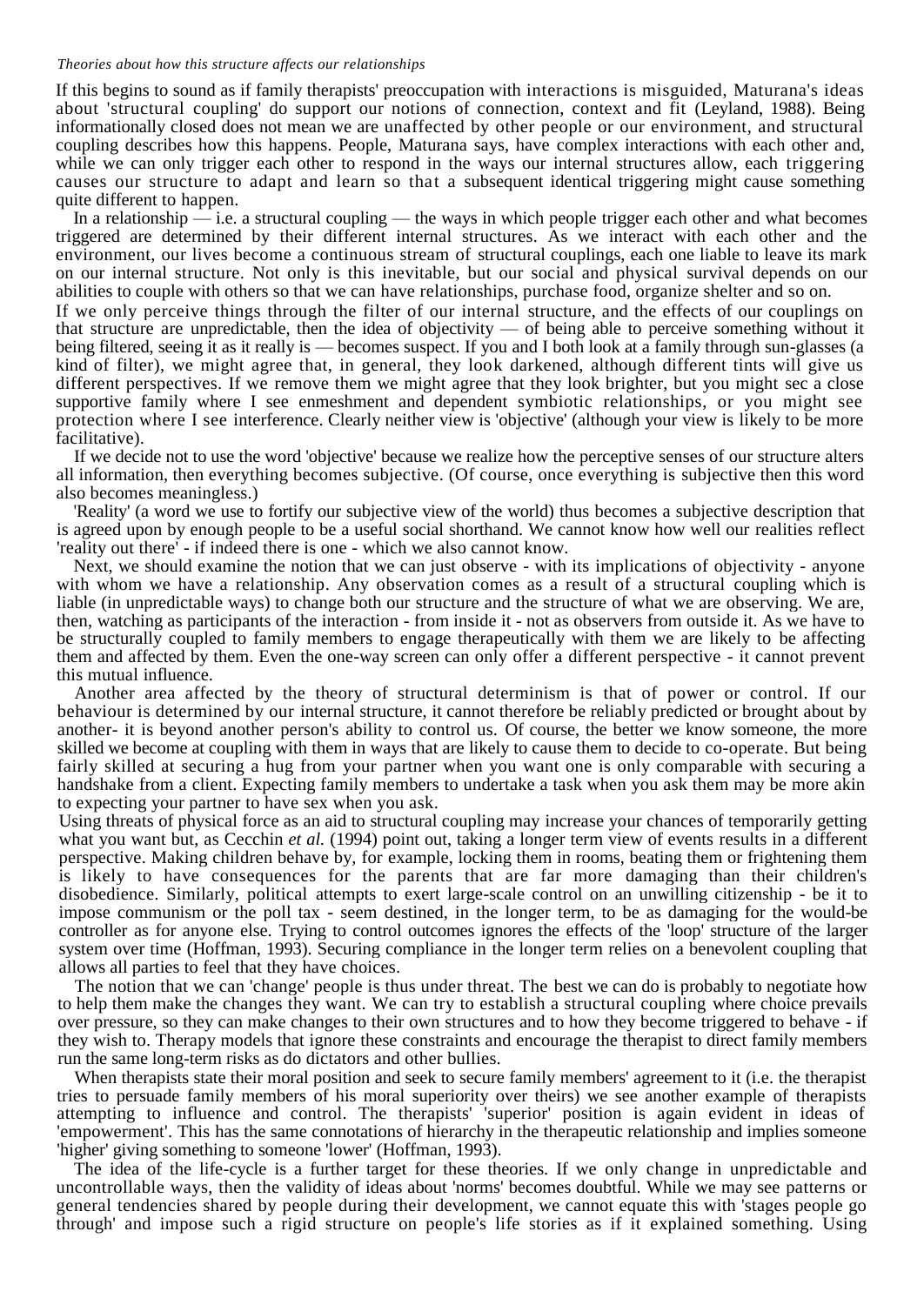theories that explain one person's behaviour as a basis for explaining another's risks a sense of irrelevance on the client's part.

#### *Theories about how these relationships are distinguished and how this distinguishing affects the relationships*

As we are structurally determined beings, our subjective realities, i.e. the things we 'know' to be true, are 'constructed' by us. We generate views of the world that become our reality. This is the basic idea behind 'constructivism' and it closely follows Maturana's ideas of informational closure. If we cannot know what is really out there, then 'out there' knowledge or information cannot pass directly into our minds, and our worlds must be constructed by us and our views of other people are also constructed by us. If we construct everything we observe, then we are, to all intents and purposes, observing ourselves. We do not so much observe others as join with others to observe ourselves.

Social constructionism adds another layer to the theory of constructivism and says that what we 'know' is not constructed by us in isolation but in social interaction (Gergen, 1985). It is in conversation with others that we construct our ideas about the world (Hoffman, 1993). As we read newspapers, watch television, listen and talk to others, so our beliefs and knowledge form and re-form. What we once 'knew' was madness we now 'know' is confusion; what we once 'knew' was ugly we now 'know' is art, what we once 'knew' to be hate we now 'know' to be fear. What our ancestors knew to be the moon, we still know to be the moon, but as our relationship with the moon changes so does the meaning of the word 'moon'. We now know it's not made of cheese because human beings have walked on it and, with this, its symbolic and metaphoric meaning and usage changes. All this does not prevent, let's say, a cat always having been and always being a cat - 'cat' has been a reliable construct for us - but such consistency of meaning depends on our social interchanges not altering the meaning. There is no essence of catness', no permanent qualities that we can know about and no fixed or prior meanings hiding in the word 'cat'. Our knowledge of cats changes and renews itself with each interchange we have about them (Hoffman, 1993). Having already abandoned the idea of a concrete objective reality we must accept that our words and language cannot describe such a reality. Rather, they describe an idea or view that we have generated (Leyland, 1987), implying a perspective rather than depicting anything 'real'.

One implication of Maturana's ideas is that 'all problems are in language' (Efran and Lukens, 1985). A problem starts when someone says 'I have a problem' and ends when they say 'I do not have a problem'. Although 'problems' only exist when they become defined as problems, it is naive to assume that no uncomfortable issues exist beforehand - just that it has not been called a 'problem' yet or activated the problem determined system.

When a group of people agree on something being a problem, then it is their sharing of the definition of it as a problem that connects them to the problem and justifies therapists meeting with them to resolve their problem. The problem has determined - through the people who discuss it - who is relevant to it and they are thus the 'problem determined system' (Anderson *et al.,* 1987). While just thinking of it as a problem is enough to bring it into your mind, only calling it a problem to others will give it an existence of its own - at which point it will start to gather up the problem determined system.

It is tempting to assume that the problem determined system is generally the family, but 'family' exists only as a word and no two family members are going to fully agree on what 'family' means. Each family member has a different 'family' and you cannot therefore talk lo a family or elicit family views, myths, roles or anything else. You can only discuss how different family members' concepts of 'family' relate to each other and how this generates difficulties (Efran and Lukens, 1985).

We are essentially dialogical beings and we evolve knowledge, meaning and the meaning of action through talking and other interaction (Anderson and Goolishian, 1988). As these couplings can lead to change in our internal structure, the relevance of 'narrative' theory is clear. These ideas suggest that we construct stories about ourselves and others through social interaction and the therapist's task is to help people construct more useful stories. As our knowledge IS only a story, no buried truths exist to excavate (Hoffman, 1993), and nothing is unchangeable. Even the past is vulnerable to re-storying to change its meaning and change its effect on the present.

Cecchin *et al.* (1994) suggest that the therapist's own story affects the development of the client's story and their ideas about the therapist's personal views or 'prejudices' develops earlier positions of neutrality and curiosity. Cecchin *et al.* advocate openness about and accountability for the therapist's prejudices as a way to minimize attempts to control clients. Unlike narrative ideas which tend to obscure therapists' prejudices (Keeney, 1994), coming clean about views that you cannot be neutral about or irreverent towards (Cecchin *et al.,* 1992) is more honest, they say, and the relationship between the client's and the therapist's prejudices - which is the therapeutic process - is acted out in full view.

Second order ideas demonstrate a comprehensive and detailed consideration of the weaknesses in our first order thinking. They show a preoccupation with matters of ethics, pragmatics and the wider ecology of ideas. Radical ideas demand radical behaviour and these ideas challenge contemporary therapeutic thinking and practice. Second order theorists make claims like 'events have no existence outside of us defining them' (Kfran and Lukens, 1985), 'objectivity avoids responsibility' (Mason, 1991), 'directive therapy models are pathologising' (Hoffman, 1993), 'moralising is taking a power position' (Hoffman, 1993) and 'life is purposeless — purposes are only observers' attempts to give meaning' (Efran and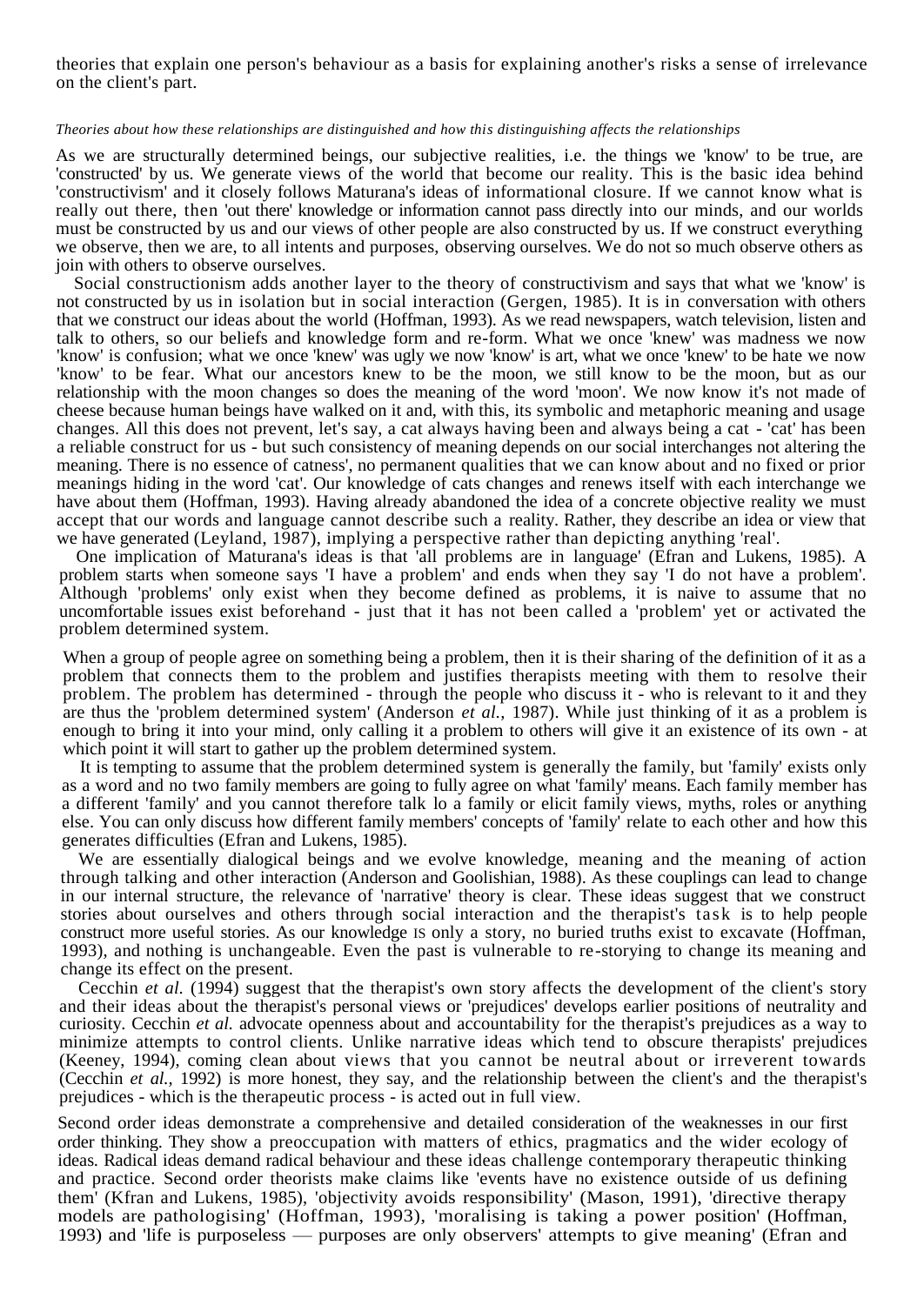Lukens, 1985). Such statements evoke responses ranging from outrage and cynicism to excitement and relief, depending on your view of these ideas and the implications they hold for your practice.

## **What would second order practice look like:**

Therapeutic practice that is completely non-hierarchical, non-instrumental and non-pejorative would be like complete neutrality - certainly unattainable and probably undesirable. Nevertheless, a move towards these principles is a move towards more second order practice (Hoffman, 1993). As with questions that are best considered as more or less circular rather than either circular or linear, practice is best considered as more or less second order. No technique is second order in itself but it is the intention of the therapist that makes it so. Giving advice, for example, is only first order if you intend the other person to take it (literally or paradoxically). Despite this, most actions betray the intentions of the actor and some actions more than others clearly intend less hierarchy, less instrumentality and less attribution of fault.

1. Regarding therapy as a particular kind of conversation. Many therapist skills are conversational skills, and good conversation - like second order systemic therapy — is likely to be non-hierarchical, non-instrumental and nonpejorative. We are more likely to want to draw out the other's story than to impose our story about them. Listening may be more helpful than talking, asking questions more helpful than making statements, and trying to understand more helpful than trying to change. Be wary of any kind of planned 'intervention' — it may feel disrespectful and manipulative to the recipient. 'Conversational' is the less hierarchical context you are trying to create.

2. Influencing the context, not the people. It is preferable to be instrumental in establishing the context for therapy the room, the culture of listening and talking, the curious, exploring approach, etc. — than to be instrumental in therapy. As professionals, we can reasonably be responsible for this and for forging a good structural coupling with our agency and our clients - one which enables us to invite the family to use this context and to comment on its effect. Organisms thrive in settings designed to let them thrive, and an ability to alter the environment to suit the (family) organism is an advantage we have. Where meetings are held, who comes, what is discussed and how, how any supervision is organized - all these should be flexible in the service of the conversational needs of the system. Wisdom leads therapists to respect the conditions necessary for systems to function (Atkinson and Heath, 1990) and respect will always be more important than knowledge in dealing with systems. In a therapy context, knowing what to do may only mean having principles about how to behave respectfully.

3. Focusing on ideas and meaning more than behaviour. Exploring ideas and meaning may feel less pejorative than exploring behaviour, and this may allow consideration of issues that might otherwise have been Impossible. For example, focusing on a client's idea that they must control others in order to be content is likely to be more helpful than focusing on the actions of trying to control them (Atkinson and Heath,' 1990'). Of course, moving the focus from behaviour to meaning can make precise discussions difficult, but this very vagueness allows new thoughts and ideas to emerge from the shadows for consideration.

Ros Draper (personal communication, 1992) emphasizes the importance of altering the definition of the problem at an early stage in therapy. The original definition is likely to contain pejorative meanings that constrain thought, whereas a new definition will have new meanings leading to new behaviour. Therapy can be seen as an exercise to explore new meanings until old meanings are lost (Campbell, 1990). Labels (i.e. old, usually pejorative meanings) applied to people can be profoundly damaging - Hoffman (1993) reckons that 99% of the human suffering she sees emerges from the labels attached either by others or by people about themselves. But labelling yourself amounts to defining your identity, and what would you be — would you even exist without this?

4. Adopting a horizontal stance. Good conversation occurs most often where there are horizontal, i.e. collaborative rather than hierarchical, relationships between participants. Therapeutic conversations may not be between 'equals<sup>1</sup> (whatever that is) but they should be encouraged to go in clients" preferred directions. Hypotheses which reveal the therapist's preferred directions - are best forgotten once you enter the therapy room.

A horizontal stance does not deny your expertise in all sorts of matters; it's just that, as far as how the present problem might be resolved is concerned, you are unlikely to know best, and adopting an expert position is an attempt to persuade the family that you do. One-way screens, one-way messages and hidden teams are trappings of the expert and unless you adopt these because the clients wish you to adopt the expert role (thus giving them some control over the kind of therapist they need) they can tempt you into behaving like experts and believing you do know best.

If you regard yourself as an expert it may be reasonable to act wilfully and to try to impose your will on others - after all, an expert probably knows how to solve their problems. Letting go of such wilfulness ourselves and creating a context that supports others letting go of their wilfulness invites our clients to share our second order frame.

It is surely impossible to abandon wilfulness altogether - for example, trying to rebalance situations that appear out of balance may seem like a traditional structural manoeuvre, but who does not try to maintain a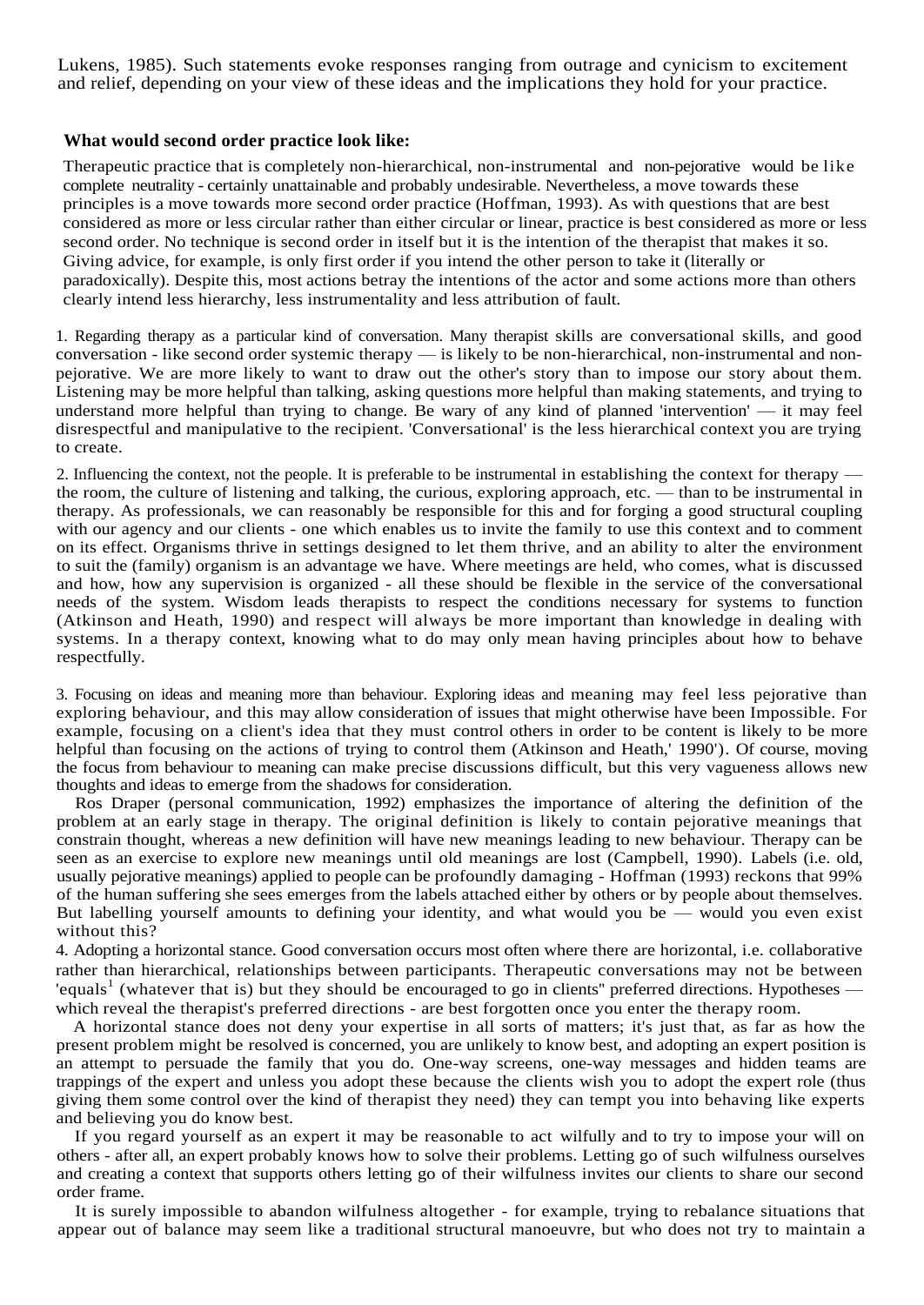balance between participants' contributions in therapy? A second order frame would view wilfulness as mostly unhelpful if unavoidable. However, when we find ourselves acting wilfully we can

- (1) Monitor how much our wilful behaviour is driven by our own wishes and how much by clients' wishes.
- (2) Try to avoid relying on the imposition of our will to achieve change. Additionally, it is important to avoid relationships with clients where we rely on them co-operating with our wilfulness(and thus to act will-less themselves). Client compliance is a cause for curiosity if not concern.

Friedman (1987) says 'the key to most cases is getting at least one member to let go of their wilfulness' (although 'getting' someone to let go of wilfulness sounds rather like paradoxing the therapist). It matters less which position (or non-position) we take, than our readiness to abandon it for a more useful one.

5. Using reflecting teams and other practices that fold ideas back on themselves. The reflecting team intervention (Andersen, 1987), whereby the observing group either emerges from behind the screen or swaps rooms with the family to discuss their ideas in front of the family is probably the best known and most used technique of a second order approach. Many therapy teams have developed their own styles for this while keeping to Andersen's guidelines which suggest:

The team shouldn't discuss their ideas with each other beforehand. Use both/and or neither/nor frames rather than either/or. Use speculative language. No more than four people reflecting. Between one and three reflections per session. The family and interviewer should have the last word. No negative connotations.

The family's discussion is folded back on itself (Hoffman, 1993) as family members listen to the effect it has on the observing group. The family now become observers to themselves and, when asked for comments on the team's discussion, another fold is made. The process minimizes expertise while preserving difference and encourages a collaborative co-creative approach. Not having to respond frees up the way people listen as there is no pressure to formulate any ideas or words, no pressure to have a position. At the end of the session Kazan et.al. (1993) suggest that the reflecting team and family join together to interview the therapist about their questions, thoughts and attitudes. In this way, a different aspect of the interview is folded back,

Campbell (1990) suggests a similar model for discussions behind the screen during session breaks. After listening to the therapist's thoughts the team discuss their own while the therapist listens, finally choosing the ones to pursue further. Most therapists seem to like this, as it retains a sense of control over the direction taken while still giving access to different ideas. The therapist's comments are not sought just for the team to demonstrate respect but as the basis for their subsequent comments. This protects the team from planning the discussion.

Circular questions, with their ritual of asking a question based on the previous response, is another folding technique that, in principle, qualifies immediately for second order status. Questions which connect ideas together (e.g. dyadic questions, future orientated questions, reflexive questions) also get called circular. When questions come less from the current conversation than from the therapist's personal hypotheses they lose their folding nature but may still be non-instrumental, non-hierarchical and non-pejorative.

6. Considering neutrality and evolving new interpretative positions. While 'neutrality' has had a bad press, any therapeutic stance that, through curiosity (Cecchin, 1987), encourages the constant evolution of new interpretative positions is going to look similar (Anderson and Goolishian, 1988). Other elements central to a therapeutic conversation suggested by Anderson and Goolishian which fit a second orderframe include:

- Keeping the enquiry within the parameters of the problem as the clients describe them.
- Entertaining multiple and contradictory ideas simultaneously.
- Choosing co-operative positively connoting language.
- Listening respectfully and not understanding too quickly.
- Maintaining a conversation with yourself about the conversation with the clients.

The usefulness of any new interpretative position to a therapeutic conversation is in its viability, in the fit it makes with family members' stories (Hoffman, 1993). As with most stories, some elements or experiences do not fit neatly into the meanings generated. Clients can be invited to suggest meanings out of such incongruent experiences, thus intervening in their own problems to make new meanings and a new story (Zimmerman and Dickerson, 1994).

7. Using your prejudices, being curious, uncertain and irreverent. Cecchin, either on his own or together with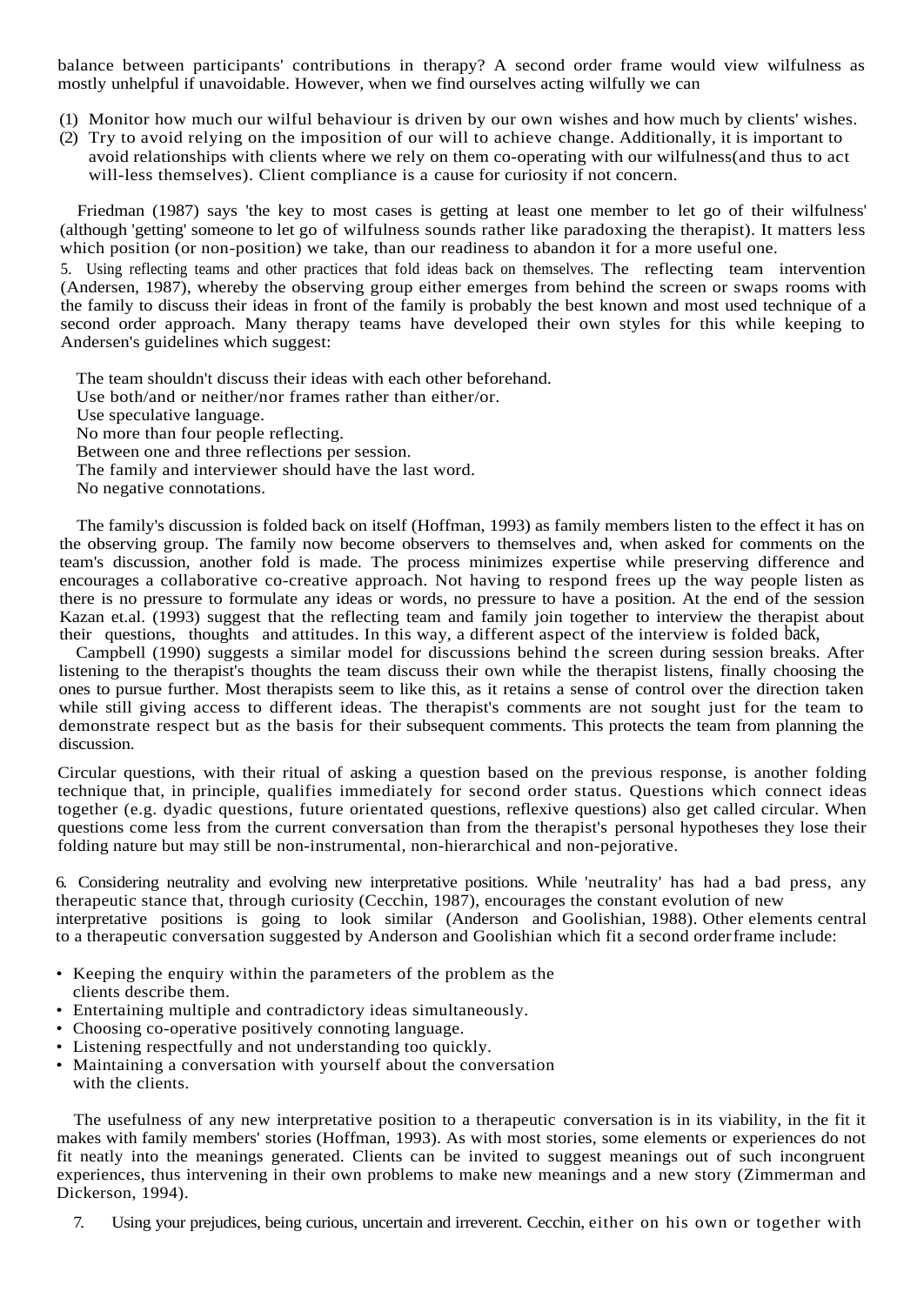Lane and Ray, continues to generate inventive and challenging ideas that push earlier Milan ideas into a second order frame (Cecchin, 1987; Cecchin et al., 1992, 1994). Ideas about, in particular, curiosity, irreverence, uncertainty and prejudice constitute a set of guidelines about thinking and behaving for the aspiring second order therapist, and can stop us from trying to impose the 'right' interpretation or the 'true' meaning on other's behaviour or the 'correct' changes that need to be made. Prejudices describe the positions we take and how to use these positions responsibly and creatively. Curiosity describes the orientation generated when we can move easily between positions. Doubt is a useful internal restraint when faced with unquestioning beliefs, assumptions or meanings. Irreverence to all theories protects us from a single-minded approach to families.

Prejudices may only be pre-existing thoughts, but our pre-existing thoughts are what constitutes our being. Once again, Cecchin chooses a word that risks being negatively connoted but there is no implication that our prejudices are unjustified or erroneous. Therapy involves a constant exchange between therapist and clients and their prejudices are what get exchanged. Each word, each action, each meaning intended reveals the prejudices of their author. Typical prejudices held by therapists include:

Parents should be in charge of children.

Open communication leads to better relationships.

- Gender inequality is the source of many problems.
- Second order ideas are better than first order ideas.
- Families should be allowed to develop their own styles of functioning.

Renaming ideas and beliefs as prejudices encourages us to maintain doubts about them and to act irreverently towards them. As therapists, we owe it to our clients and to good practice to be made aware of our prejudices and to be accountable for how we display them. Such a description of therapy builds on previous ideas about hypothesizing, neutrality and circularity (Selveni Palazzoli et al., 1989) which emphasized a 'scientific' approach. Prejudices emphasize the person and the personal in the interaction and these ideas enable us to evaluate and account for the therapists' biases as well as their skills.

# **Which ideas, practices and language should the 'becoming' second order therapist consider letting go of?**

Ideas challenged by second order thinking include: Homeostasis; triangulation; circular (let alone linear) causality and 'circularities', Symptoms having functions; family beliefs; existence, truth, facts, right and wrong; objectivity and, thus, subjectivity; changing people (except ourselves); categories of problems; empowerment; the lifecycle; therapists 'knowing' something about someone else; meta-positions; fault.

Practices challenged by second order thinking include: Discussion away from the family; critical language; acting or talking as if we understand or know; 'strategic' interventions; interpreting; attempts to change behaviour; wilfulness.

Words and phrases challenged by second order thinking include: 'What she needs is . . .'; 'What's going on is . . .'; 'The fact is…'; 'overinvolved'; 'enmeshed'; 'dysfunctional'; 'Why can't he see that . . .'; 'The family want/think/believe/feel . . .'; I understand'; most words that begin 'dis...

Such a list somehow leaves us with less than we started with and seems to make the adoption of second order practice more a process of 'giving up' and 'taking from' rather than 'adding to', and this is one of the problems.

# **The problems with a second order approach**

First and second order ideas - a case of 'both/and' or 'either/or'?

Simon (1992) believes a schism has been created between first and second order ideas as a result of the literature that distinguishes between the approaches. He criticizes Anderson and Goolishian for writing about how family therapy is moving in two opposing directions (1988) and how the two understandings are mutually exclusive and opposed (1986). Such a framing, says Simon, 'betrays the systemic foundations of the field'.

The idea of integration is attractive so long as it is truly inclusive of both ideas. An integration that is less than a 'both/and' combination has little more to commend it than either of the original ideas. In his article, Simon discusses his 'both/and' integration of the two approaches, using an analysis of language and the way it is used. Atkinson and Heath (1990) also discuss their integrative model of first and second order approaches, describing how each model is used to generate ideas which inform the other such that 'interventions' are a result of both ways of thinking.

My uncertainties about the feasibility of such 'both/and' integrations reflect doubts about the assumed advantages of integration over non-integration, doubts about how much of each philosophy has actually been integrated and concerns about the limits of the 'both/ and' frame. Now reframing 'either/or' situations into 'both/and' can be an immensely creative move. It avoids challenging ideas directly or setting them in competition with others. It invites people to think not 'whether' but 'how' an integration is possible. But, of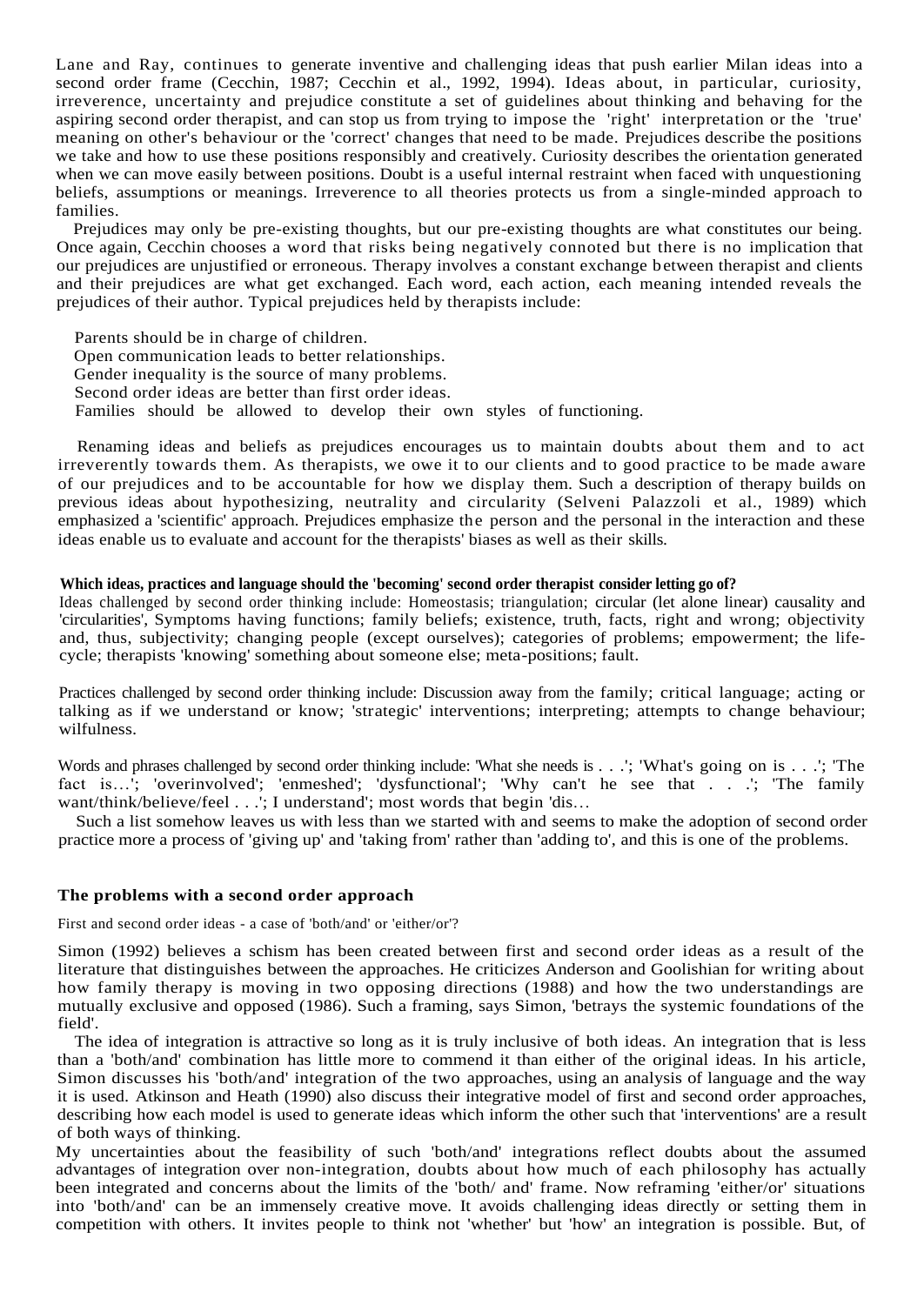course, such a sleight of hand does not make an impossible integration possible and the merits of the 'both/and' position should not fool us into thinking that adopting an integrated perspective can always be achieved without having to give up anything. Thus far, attempts to integrate the two seem to retain substantial normative thinking and look more like an addition or a summation than an integration, with the 'integrated' theories alternating between first and second order positions along with important aspects of each theory being given up in the quest for integration.

Many personal philosophies are so strongly held that they make an integration with second order ideas possible only up to a point; Feminist discourses, for example, often reveal uncertainty about embracing these ideas. Goldner (1993) seeks ways to help us to 'retain a second order perspective while simultaneously grapping with, the reality of social hierarchy and inequality'. Such a statement reflects both a wish to use second order ideas and a commitment to a 'reality' that seems beyond question. While few of us might personally doubt the existence of social hierarchy and inequality, taking a second order stance in therapy would require a curious, doubtful and irreverent approach to this prejudice. If an irreverent approach to our beliefs seems impossible then we can, at least, protect our second order credentials by considering ourselves prejudiced in the matter. Neither putting 'reality' in parenthesis nor accepting it as a personal prejudice (for example, by preceding it with a personal pronoun) means a first order view is being taken.

An alternative to integration is Speed's view (1991) that reality exists but we cannot fully know it. This is similar to Kelly's view (1980) and, while seeming fundamentally different to second order theories, might look similar in practice. Both would, I believe, look for the reality that our clients construct and how well this serves them. Such practice accords with Hoffman's principles of non-hierarchical, non-instrumental and non-pejorative therapy. If we can only know reality through our construction or mediation of it, how much difference does it make, in a therapeutic context, whether it exists or not?

Pocock (I993) discusses a position which harnesses modern and postmodern ideas. He suggests a 'better story' concept that uses some narrative ideas without accepting what he regards as the postmodern view, that all stories have equal validity. Frosh (1995) suggests that a 'better narrative' is not possible under postmodern conditions. In my view, however, better stories or narratives seem quite in keeping with second order ideas which do, of course, accept all ideas but do not imply that they are all equally useful. A similar mis-inference was, I believe, made about circular causality, where 'everyone playing a part' was taken to mean that everyone played an equal part or everyone was equally responsible. To regard all ideas or behaviours as equally useful would make action no more valuable than inaction and prevent movement in any direction. Such a stance may be one interpretation of second order ideas but it is of no use to a therapist, and I know of no one who advocates it.

Perhaps my pragmatic attitude towards reality is not very second order?

#### Theoretical and communicational problems

Criticisms of second order ideas have focused mainly on 'narrativists'. Goldner (1993) criticizes the conversation metaphor of Anderson and Goolishian (1988) for its 'laziness' and 'lack of moral clarity'. Cecchin et al. (1994) describe how they failed to master the narrative approach as described by Andersen (1987), White (1989) and Hoffman (1993). They called it 'the art of how not to do anything', and cited their inability to control their thoughts and prejudices as the problem. Keeney (1994) suggests that 'narrativists' risk proceeding towards the impossible goal of working without prejudices and that such a therapist should probably not be created or imagined.

Even Lynn Hoffman (1993) - whose current practice shows an uncommonly clear adherence to second order ideas - talks about how she will make a moral point or intrude strong moral positions. Does 'knowing' which practices are moral and which are immoral not amount to taking a (morally) hierarchical position? Do these views amount to any more than a personal prejudice? If so, should we then not develop uncertainty and irreverence towards these ideas and try to protect our clients from them?

We could argue that all views are personal prejudices, and that only by endowing views with something more substantial (for example, calling them 'facts' or collecting 'evidence' to support them) are we able to act more confidently on them. How will we know what to do if we give up empirical positions (Anderson and Goolishian, 1988)? If nothing is true, there is no reality and we cannot influence people to function better, what is the point of anything, let alone therapy?

Every action has an intention and this intention is, however subtly, an intention to influence or control something. Such conscious strategizing is inevitable - as are the making of normative judgements.

Is it really possible to strategize and judge without trying to influence or control people (Atkinson and Heath, 1990)? Our agencies are organized on the assumption that you can influence others in predictable ways. The idea that we should give up trying to control people just because it does not work fails to take account of the vested interests in maintaining 'controls'.

#### Professional problems

Most of us have been taught counselling skills and while each discipline has its favourite approaches to therapeutic change, family therapy is unlikely to figure largely. Yet rarer would be a course that looked at second order systemic ideas. Given the knowledge and skills that most disciplines in training are bound to cover, how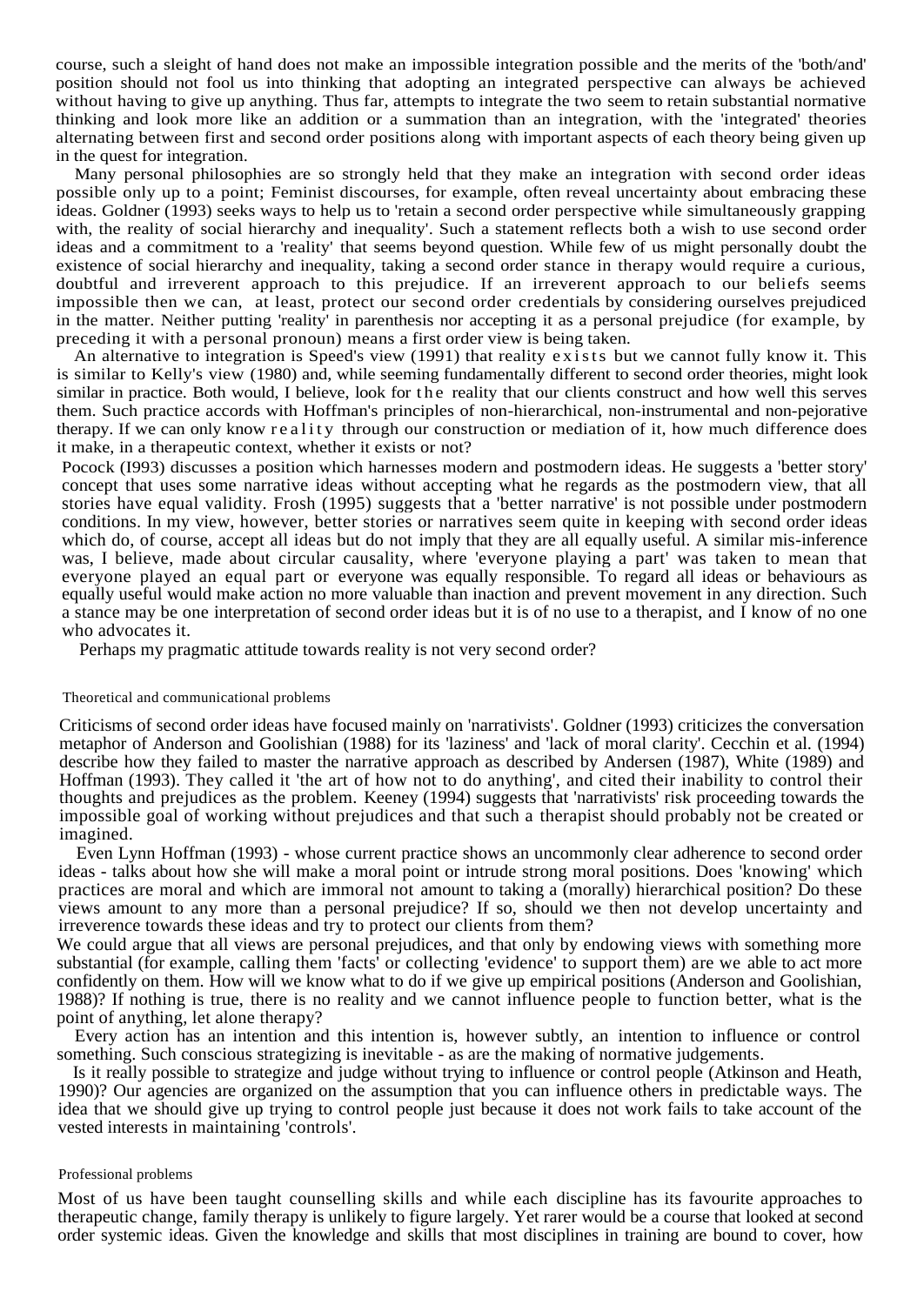appropriate is it anyway? How would it help a newly qualified psychiatric nurse to know about reflecting teams? What would a student social worker trying to understand care management make of Maturana's ideas .Or the impossibility of instructive interaction?

Most professions have traditional orientations that become well-known stereotypes. These are generally areas in which the profession has greater expertise than do other professions and they thus come to form part of its identity. Social workers take children into care, psychiatrists give out drugs, psychologists conduct behaviour programmes, occupational therapists make baskets — we all know them. As none of these professions is yet associated with systemic ideas we are likely to continue coming into this work with the first order views of life, reality, knowledge, etc. that predominate in our original training. These trainings make assumptions about what a healthy family is like, what 'normal' is, what to do to be helpful, how to get people to change and the kind of changes that will best help clients. They assume that objective assessments can be taken, plans and strategies made, targets set and people motivated to change in desirable ways. If we have received some training in therapeutic models it is likely to be in behavioural or analytic approaches that make some of the same assumptions. If we were lucky enough to have access to some systemic teaching it is likely to have been in an early family therapy model that may make similar assumptions. (This may be just as well because second order ideas might seem bizarre or disorientating in the context of basic professional training.)

Given that we are trained to believe that we can change clients it is hardly surprising that we try. If this does not have the desired outcomes, we can be tempted towards explanations that do not include us in the frame, for example client 'resistance', 'lack of motivation', clients 'not being candidates for change'. Sometimes it will seem as if we have changed our clients and occasional 'successful' outcomes are important (and inevitable). They offer evidence for the theories' correctness until the next workshop or training course can boost enthusiasm to a more self-sustainable level. Growing experience is likely to increase your grasp of the model and improve your relational and general interviewing skills. Greater listening and conversational skill is likely to lead to better client feedback and, with time, your identity will become increasingly linked to your chosen model, making change harder. Such a process applies as much to family therapy as any other therapy, and tells us nothing about a model's usefulness. Of course, a second order view would be that models have no inherent value and the meta-style of a second order approach certainly does not require us to do family therapy.

To employers, the theories we choose matter less than their demonstrable usefulness and value for money. If second order ideas are not measurably more effective in helping agencies with their (usually instrumental) tasks then we cannot expect their support. Thus behavioural and solution focused approaches which combine the advantages of clarity, simplicity, optimism and relative measurability are not surprisingly winning support among those who have more concern for action than elegance. Second order ideas are just too radical, too complex and too vague for most agencies to entertain. Agencies rely on the political and cultural viability of their theories for their continuing existence and this can make it hard for them to doubt existing first order prejudices. A problem for therapists then becomes how to practise second order therapy within a system that holds and enacts first order beliefs.

For professionals to give up thinking that they can directly influence their clients will, for some, be to question the point of being a therapist. Clients come assuming we can influence them and if they believed they were structurally determined some may likewise doubt the point of coming. From the time they say, for example, 'I want Johnny to stop stealing', we engage around the assumption that we can help him stop stealing. Should we tell them that we cannot? Or do we really believe that we can? Even if we say 'He will only stop when he decides to' - which sounds second order enough - there is still an assumption that we can help him want to stop. If we came clean with our clients about second order theories we hold, would clients have more or less confidence in us?

Furthermore, what about the confidence our students and trainees might need to have in us? Trainees often need certainty of beliefs in older to learn (Cecchin *et al.,* 1994) yet we are advocating uncertainty about everything - even about the usefulness of uncertainty itself.

### *Other problems*

In earlier debates about 'neutrality', the moral position in second order thinking resembles something akin to amorality which is experienced by many as immorality.

So long as conflicting ideas exist about what is the most moral position to take, any moral position becomes partiality. For example, which of these positions is more moral?

- Being useful (Which is what exactly)?
- Supporting the weak against the strong (And are we sure which is which):'
- Working with the family's morality (Except that there is probably a Variety).
- \* Actively using your personal moral positions (Which may be immoral)
- \* All of these positions somehow integrated together?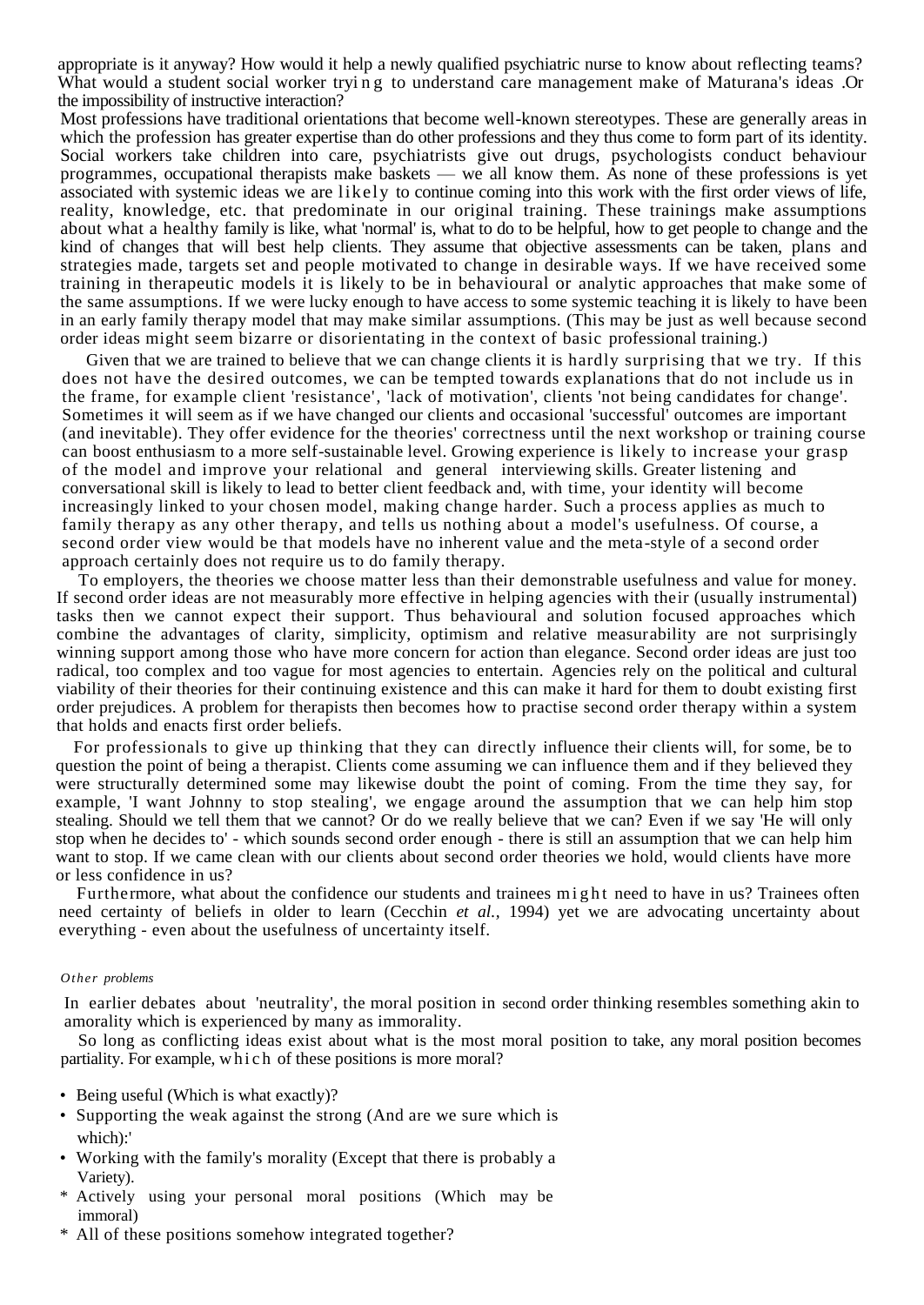\* Alternating between these positions?

We all take each of these positions at different times but uncertainty about the 'right' position is likely when we experience c on flict between 'head' and 'heart' messages about how to behave. More training may help us to develop more resistance to certain heart messages in the cause of 'effectiveness', so is this then more ethical? Most religions would have problems accepting that such conflicts are only our constructions, and that our attempts to give meaning were no more than personal or social constructions. If there are fundamental conflicts between religious ideas and second order ideas, where does this leave therapists who believe in both? Presumably some accommodation is made where, as with other 'truths' held by individuals, second order ideas are acceptable up to a point.

As human beings, it seems impossible to avoid strong views about what should and should not be and we only seem able to see a proportion of these views as prejudices. The rest of these views we hold as 'truths'. At each point of contact between such truths and a therapeutic conversation the non-judgemental position is lost, and the non-hierarchical and non-pejorative bits seem to quickly follow. When our wish to represent the truth becomes stronger than our wish to maintain a (presumably more helpful) second order stance, the most we seem able to do is to move to and fro between first and second order thinking. This is alternation, not integration.

Pure first and second order positions both represent extremist thinking and each have reasonable grounds for regarding the other as unethical. However, when we fail to make a good fit with a first order culture it is less because of our second order prejudices and the inadequacy of these theories than because of our failure to apply them wholeheartedly. Such a failure is a direct consequence of the problems in using second order ideas in a culture which enacts first order beliefs. This dilemma leads to first order (masquerading as second order) behaviour such as:

- Criticizing colleagues for being judgemental of their clients.
- Trying to persuade colleagues of the superiority of second order ideas.
- Failing to take clients seriously when they ask for advice.

Major struggles with a second order stance also occur within professional relationships. The difficulties in attaining an observer-type position towards our colleague relationships (because they are so personal) added to the crucial importance of these relationships in influencing how we define and value ourselves make it harder to maintain a second order perspective here. It is more difficult to influence the agency's style than our therapy style.

One obstacle in the way of acting 'second order-like' in colleague relationships is the tyranny of 'right' thinking. Most workplaces have prevailing beliefs that purport to represent staff views and these can result in thinly disguised bullying and patronizing behaviour by those who represent the dominant discourse or story towards those who speak "in a different voice' (Gilligan, 1982). In some work settings sexist or right-wing prejudices tyrannize staff, whereas in our agencies it may be feminism or left-wing prejudices. Our preoccupation with acting helpfully and ethically (and ethically presumably only means 'helpfully having considered the wider and longer term implications') makes us sensitive to criticisms of 'non-Mchi iInnking or behaviour. These are the points at which we risk abandoning second order ideas for a 'more ethical position', and thus take higher moral ground. As all moral positions are inherently judgemental, they fail to achieve second order status.

### *Examples of second order-like behaviours in professional relationships*

- Trying to understand the story behind colleagues' views. A n t i c i p a t i ng future agency pressures in order to positively connote them and find creative ways to relate to them.
- Avoiding negatively connoting colleagues who negatively connote

Trying to demonstrate practice rather than claiming it.

- Positioning students and clients as first level observers and commentators of our practice.
- As managers, offering leadership when staff lead us to it.
- R e g a r d i n g our views as prejudices and biases.
- Focusing on what we can learn rather than what we can do or show.
- Stretching ourselves to teach in order to help us learn.
- Practise behaviours which we should like to adopt as habits

Of course, some actions by employers (for example, threats of major change to our jobs) will make it impossible to behave in such ways as important instincts for survival will commit us to a fight. When personal losses are threatened a second order position becomes inaccessible as we are impelled to behave wilfully to protect ourselves.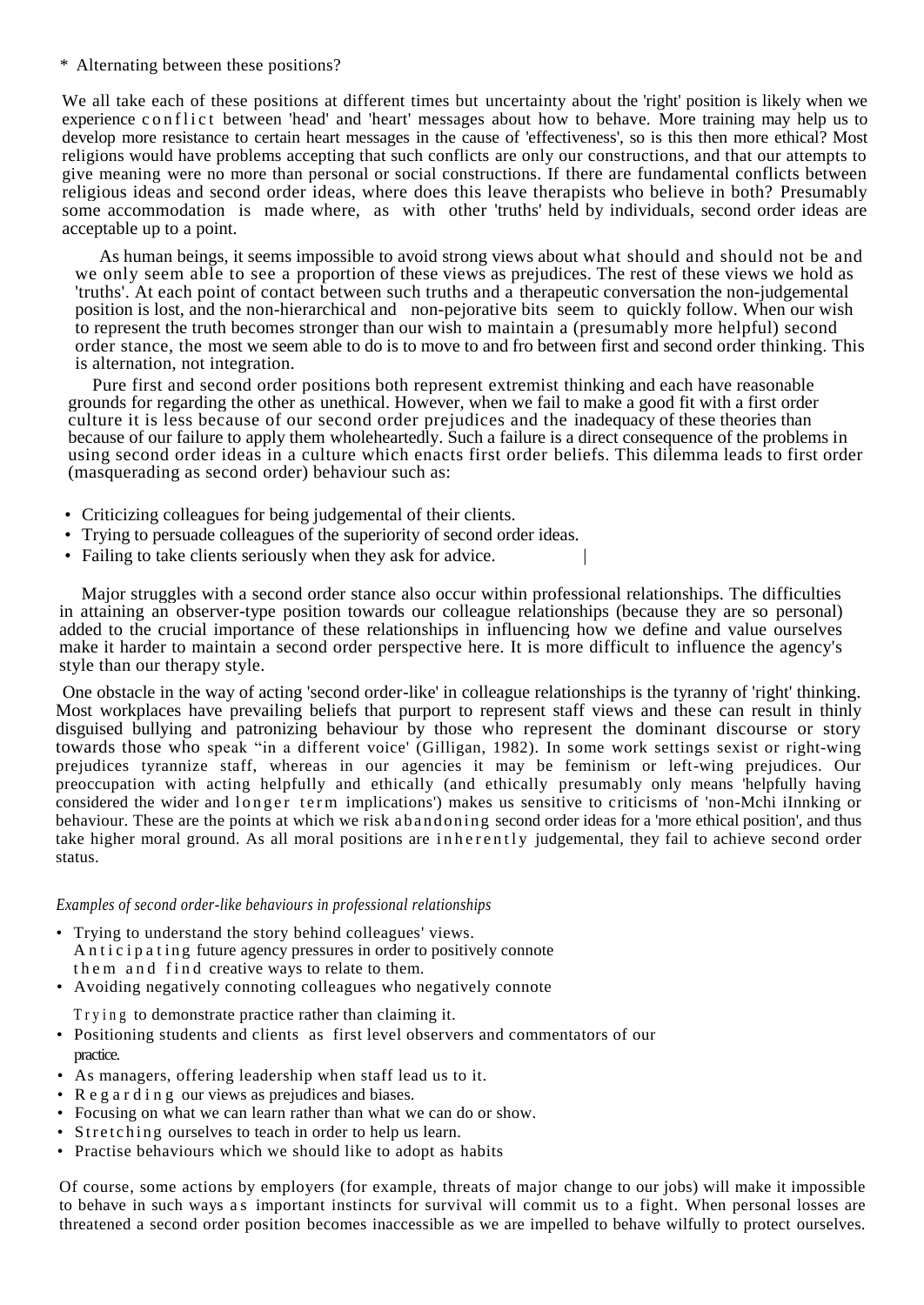We cannot always afford to wait for the rebalancing of the larger system over time.

#### **Conclusion**

It is all too tempting, under pressure, to abandon second order lili. iM mil i e v e i lo old habits from our behavioural or analytical luiltiun I lie le. isl we should expect of newer ideas is that they are realistic about the difficulties they create for their users. Exponents of second order ideas have yet to do this adequately, some seeming to rely on elegance for achieving acceptability.

Attempted integrations of first and second order ideas fail to achieve a 'both/and' synthesis, looking more like the front end of one animal tacked on to the back end of another rather than anything containing the best features of both. Given our first order culture, second order ideas understandably make a worse fit with the worlds of many people.

Disagreements about the place and treatment of morality and power remain between those advocating a more second order approach. Some would view it as essential to support the 'good weak' against the 'bad strong'. Others would question the assumptions behind such a statement. While the most second order therapeutic responses to 'abusive' situations seem likely to be uncomfortably reminiscent of neutrality, it is not always tenable to take this stance and wait for the natural systemic rebalancing to support the 'good weak'. Too much damage may be done in the meantime. Such issues preoccupied the United Nations in its interventions into the former Yugoslavia.

It is not that major disagreements exist about what is ethical or unethical behaviour, but being 'useful' is, for some therapists, often different from and more important than being 'right'. Some would start calling their views 'prejudices', while others were still happy continuing to call the same views 'reality'.

Second order therapy may not, as Anderson (1987) suggests, be ideal therapy, but it is nevertheless hard to think of ways in which it is less ideal than a first order approach. Some criticisms of second order practice reveal similar misunderstandings which critics of earlier Milan ideas made by assuming that amorality means immorality, unusual means incomprehensible, complexity means vagueness, and not controlling means not caring. A family who, for example, said they wanted 'structural family therapy' would be likely to receive a similar approach from a second order therapist or a structural family therapist but the former would be acting on behalf of the family's wishes rather than their own. The second order therapist temporarily a structural family therapist - would explain that this stance was being taken because they wished it, thus insisting that the family shared responsibility for any progress or lack of it.

Most of us probably aspire to a more second order approach, but find it hard to sustain when it comes into conflict with pressures from the different cultures and contexts that we inhabit. Second order ideas do not amount to a blueprint for relating to the world - only an often difficult way of doing therapy - and this seems destined to keep them in a minority preoccupation. Although I hope not.

### **Acknowledgements**

Thanks are due to Mary Roddick for her helpful comments and encouragement, Rudi Dallos for his advice (first order and taken!) and Lynn Hoffman, who developed so many of the ideas discussed in this paper.

### **References**

- Andersen, I. (1987) The reflecting team: dialogue and meta-dialogue in clinical
- work. *Family Process,* 26: 415-428". Anderson, H. and Goolishian, H. (1988) Human systems as linguistic systems:
	- preliminary and evolving ideas about the implications for clinical theory. *Family*
- *Process,* 27: 371-393. Anderson, H., Goolishian, H. and Windermand, L. (1986) Problem determined
- systems: towards transformation in family therapy. *Journal of Strategic and Systemic*

*Therapies,* 5: 1-14.

Atkinson, B. (1993) Hierarchy: The imbalance of risk. *Family Process,* 32: 167-170. Atkinson, B. and Heath, A. (1990) Further thoughts on second order family therapy -

this time it's personal. *Family Process,* 29: 145-155. Campbell, D. (1990) *Social Constructionism and Live Supervision: A Slightly Different Model.*

Unpublished. Cecchin, G. (1987) Hypothesizing circularity and neutrality revisited: an invitation

to curiosity. *Family Process,* 26: 405-413. Cecchin, G., Lane and Ray, (1992), *Irreverence: A Strategy for Therapists Survival.*

London: Karnac. Cecchin, G., Lane and Ray, (1994) *The Cybernetics of Prejudices in the Practice of*

*Psychotherapy.* London: Karnac. Efran, T. and Lukens, M. (1985) The world according to Humberto Maturana. *The*

- *Family Therapy Networker,* May-June: 23-75. Fine, M. (1992) Family therapy training: Part 1: Taking a second order-like stance.
- *Journal of Family Psychotherapy,* 3: 55—75. Friedman, E. (1987) How to succeed in therapy without really trying. *Family Therapy*

*Networker,* **11:** 68-77. Frosh, S. (1995) Postmodernism versus psychotherapy. Journal *of Family Therapy,* 17:

175-190. Gergen, K. (1985) The social constructionist movement in modern psychology. *American Psychologist,* **40:** 266-275.

Gilligan, C. (1982) *In a Different Voice.* Cambridge MA: Harvard University Press. Goldner, V. (1993) Power and hierarchy: let's talk about it. *Family Process,* 32:

157-162. Hoifman, L. (1993) *Exchanging Voices.* London: Karnac,

*Kazan, Z., Anderson, L., Law, I. and Swan, V. (1993) Narrative therapy, deconstruction and training.* Human Systems: The Journal of Systemic Consultation and Management, 4: 201-212. Keeney, B, (1994). Foreword. In: Cecchin, Lane and Ray, The Cybernetics of Prejudices in the Practice of Psychotherapy. *London: Karnac.*